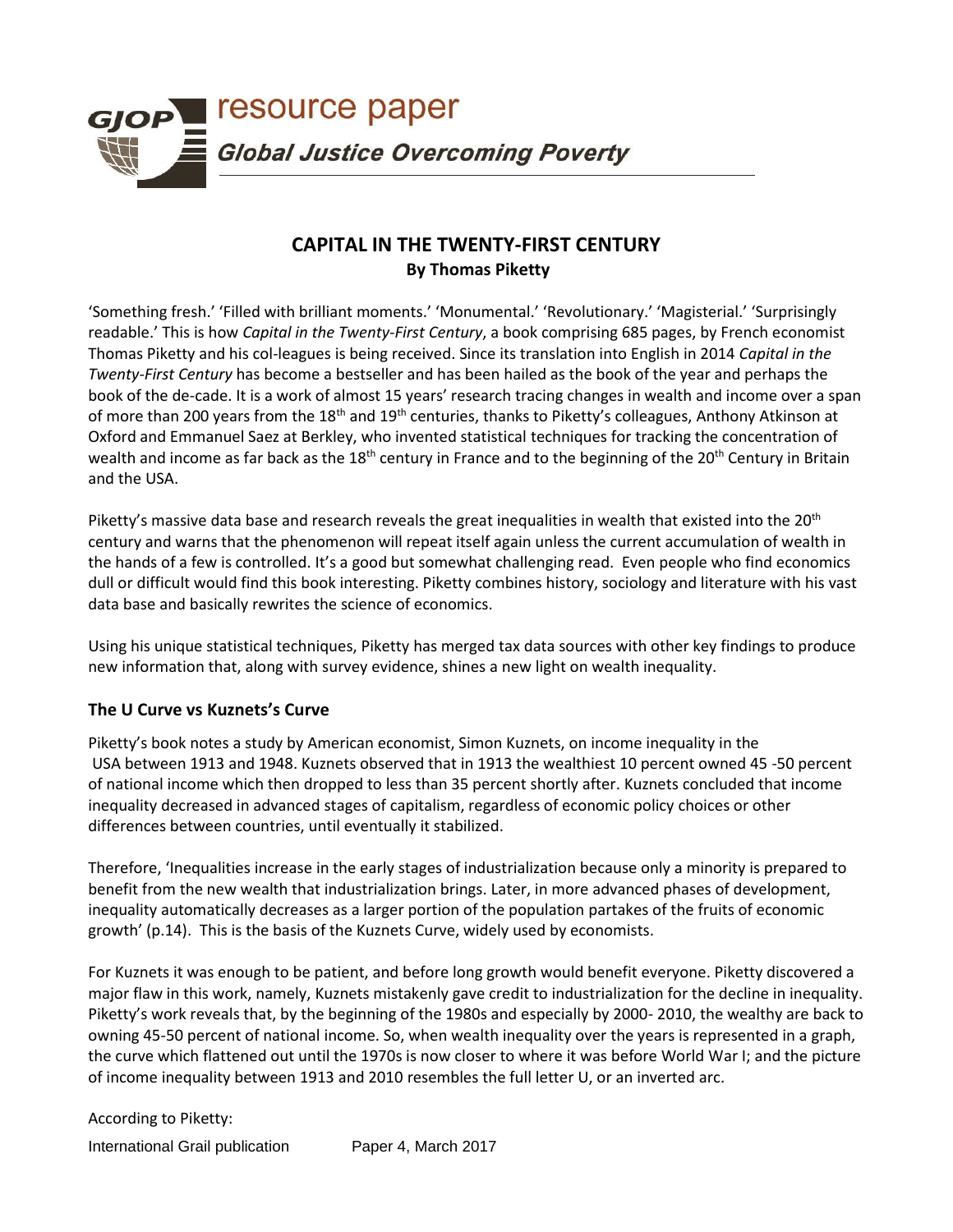'For far too long, economists have neglected the distribution of wealth, partly because of Kuznets' optimistic conclusions and partly because of the profession's undue enthusiasm for simplistic mathematical models… If the question of inequality is again to become central, we must begin by gathering as extensive as possible a set of historical data for the purpose of understanding the past and present trends. For it is by patiently establishing facts and patterns and then comparing different countries that we can hope to identify the mechanisms at work and gain a clearer idea of the future' (p.16).

Nobel Economics Laureate, Paul Krugman, states:

'In America in particular, the share of national in-come going to the top one percent has followed a great U shape arc. Before World War II the top one percent received around a fifth of national income in both Britain and the United States. By 1950, that share had been cut by more than one-half. But since 1980, the one percent has seen its share of income surge again and in the USA it is back to what it was a century ago<sup>i</sup>. <sup>1</sup>

Piketty illustrates this U curve in several places throughout his book (see pp. 23 and 216 on inequality of income and of inheritance and p.385). *Capital in the Twenty-First Century* describes how, in the 18<sup>th</sup> and 19<sup>th</sup> centuries, the wealthy minority formed a rigid upper class in a class-structured society, and enjoyed the privilege of their wealth until the era comprising World War I (1914 - 1918), the Great Depression (1929 - early 30s) and World War II (1939 - 1945). Although there were wage increases during the Industrial Revolution, the wealthy still retained their privileged position because their riches exceeded all the wealth earned by work in their national economy. Their grip on wealth diminished during the two world wars and the great depression, eaten up by high taxes, inflation, bankruptcies, and the growth of welfare states and destruction of property during the wars. This diminished grip on wealth by the upper class ushered in a period of greater equality in the distribution of wealth and income and a stronger middle class.

Piketty's massive work which uncovered the reality and extent of wealth inequality, has received mostly high praise. Many economists believe he deserves every bit of it. The book is a wake-up call about the market system so dominant in our world; and a key aim of his book is to warn that we are in danger of returning to the pre-World War I situation unless we intervene to transform things.

Piketty's formula is very simple: the rate of return on capital **(r)** is greater than the rate of economic Growth **(g)**. That is, **r>g**. He explains:

'The inequality represented by **r>g** implies that wealth accumulated in the past grows more rap-idly than output and wages. This inequality ex-presses a fundamental logical contradiction. The entrepreneur inevitably tends to become a *rentier* (a person who lives on income from property or investments), and becomes more and more dominant over those who own nothing but their labour. Once constituted, capital reproduces itself faster than output increases. The past devours the future in a society where inherited wealth is very important, and concentrated, where the top 10 percent owns 90 percent of wealth' (p.264).

*Capital in the Twenty-First Century* focuses mainly on France, Germany, the United States, the United Kingdom, and to a lesser extent on Italy, Canada, Japan, Australia, New Zealand, India, China, Indonesia and South Africa. For Piketty, the dynamic of wealth inequality is inherent in the system of capitalism. With capitalism, according to Piketty, the poor don't necessarily get poorer, but the gap between the earning power of the people who own lots of buildings and shares and the earning power of people working for a living will grow continually, when **r** is greater than **g**. This is an in-evitable outcome of free market capitalism. The rich will grab more and more of the wealth and their offspring will have an advantage over every-one else.

 $\overline{a}$ 

<sup>1</sup> Paul Krugman*, Why We're in a New Gilded Age*, New York Review of Books, May 8, 2014, p.1.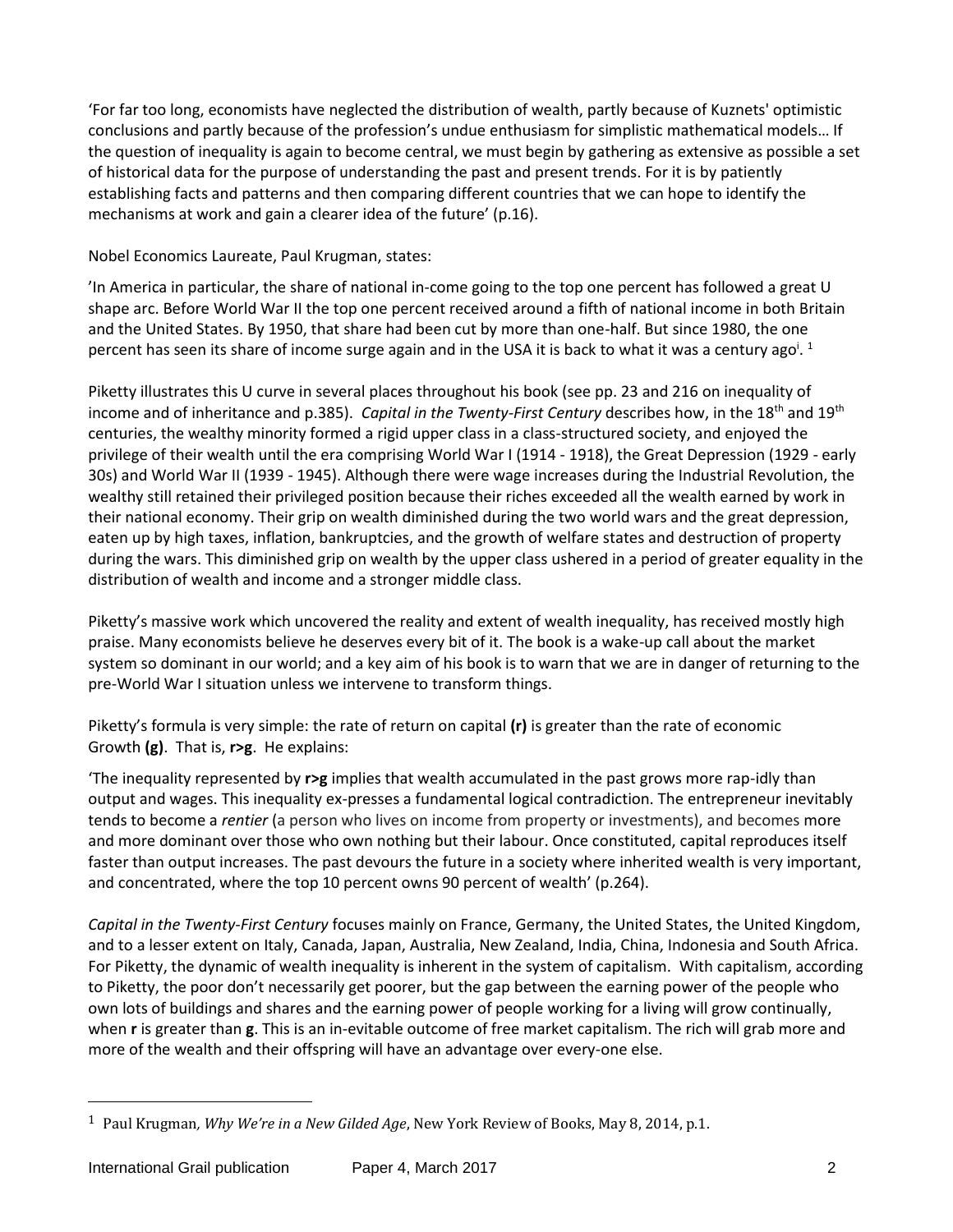Piketty defines 'capital' as 'the sum total of non-human assets that can be owned and exchanged on some market. Capital includes all forms of real property (including residential real estate) as well as financial and professional capital (factories, infra-structure, machinery, patents and so on)' (p.46). He refuses to include what some name human capital. Right wing economists accuse Picketty of being neo-Marxist; while Marxists retort that Piketty's concept of capital is somewhat underdeveloped. Labour unions would have liked Piketty to give them more credit for their actions during the 1914-1980 period. His work has also drawn the ire of some feminist critics because of what he left out. (See below.)

## **The Gilded Age and Belle Époque**

One of the most enjoyable aspects of the book is Piketty's use of Jane Austen and Honoré de Balzac's novels to illustrate that citizens of England and France were very aware of inequality in the 19<sup>th</sup> century. Austen's characters could compare their low wages against what they needed to live with the basic necessities. The shortfall was striking and many young women knew that having needed comforts was out of reach unless they married into a wealthy family. From 1810 to 1910 the top 10 percent in France owned 80-90 percent of wealth, and own 60–65 percent today. Britain's wealth was similarly concentrated during the same period.

Piketty believes we are headed for a second *Gilded Age*, a title from a Mark Twain book referring to the period between 1870 and 1900 when the USA experienced an economic boom. It was a time of great wealth for the few and great poverty and hardship for the many. `Gilded` means 'covered with gold on the outside' but there is no gold inside. France and other European countries experienced the *Belle Époque* which was not all that different. It began in France in 1871 at the end of the Franco-Prussian War and lasted until 1914. The *Belle Époque* was defined by an incredible rise of wealth, thanks to new industries, the ownership of which accumulated into fewer and fewer hands.

However, all is not doom and gloom. Piketty sees a way to avoid returning to this situation. He suggests a global tax that would prevent the wealthy from finding havens to hide their wealth from taxes and obligations and would make them share it fairly. As well, he believes that economies could impose more wealth taxes and more estate taxes to restrain the wealth imbalance. In relation to Europe, Piketty would require corporations to make a single declaration of profits at the European level. He believes this would be less manipulative than the current system in which corporations avoid or reduce taxes by designating them to their subsidiaries in countries with low tax rates. He wants tax revenues in each country where the corporation operates to be based on sales and wages.

Paul Krugman believes the big idea of *Capital in the Twenty-First Century* is that: 'we haven't just gone back to  $19<sup>th</sup>$  century levels of income inequality; we're also on a path to patrimonial capitalism in which the commanding heights of the economy are controlled not by talented individuals but by family dynasties'.<sup>2</sup> *Capital in the Twenty-First Century* states that less attention is paid to the wealth of the elite because of the size and concentration of their inherited wealth which is invisible to most people. One could argue that, on the other side of the coin, the massive poverty and hardship that exists in today's world, especially among women and children, is not in the minds of the very wealthy whose luxurious lifestyles shield them from seeing this reality. Krugman has high praise for *Capital in the Twenty-first Century*: 'Piketty has written a truly remarkable book $\frac{3}{3}$ 

Piketty notes that the rise of 'super salaries' is a factor in growing inequality. In the USA today, workers are under attack. They benefit less from tax cuts than do shareholders and inheritors of wealth. Hedge fund

 $\overline{a}$  $2$  ibid.

 $3$  ibid.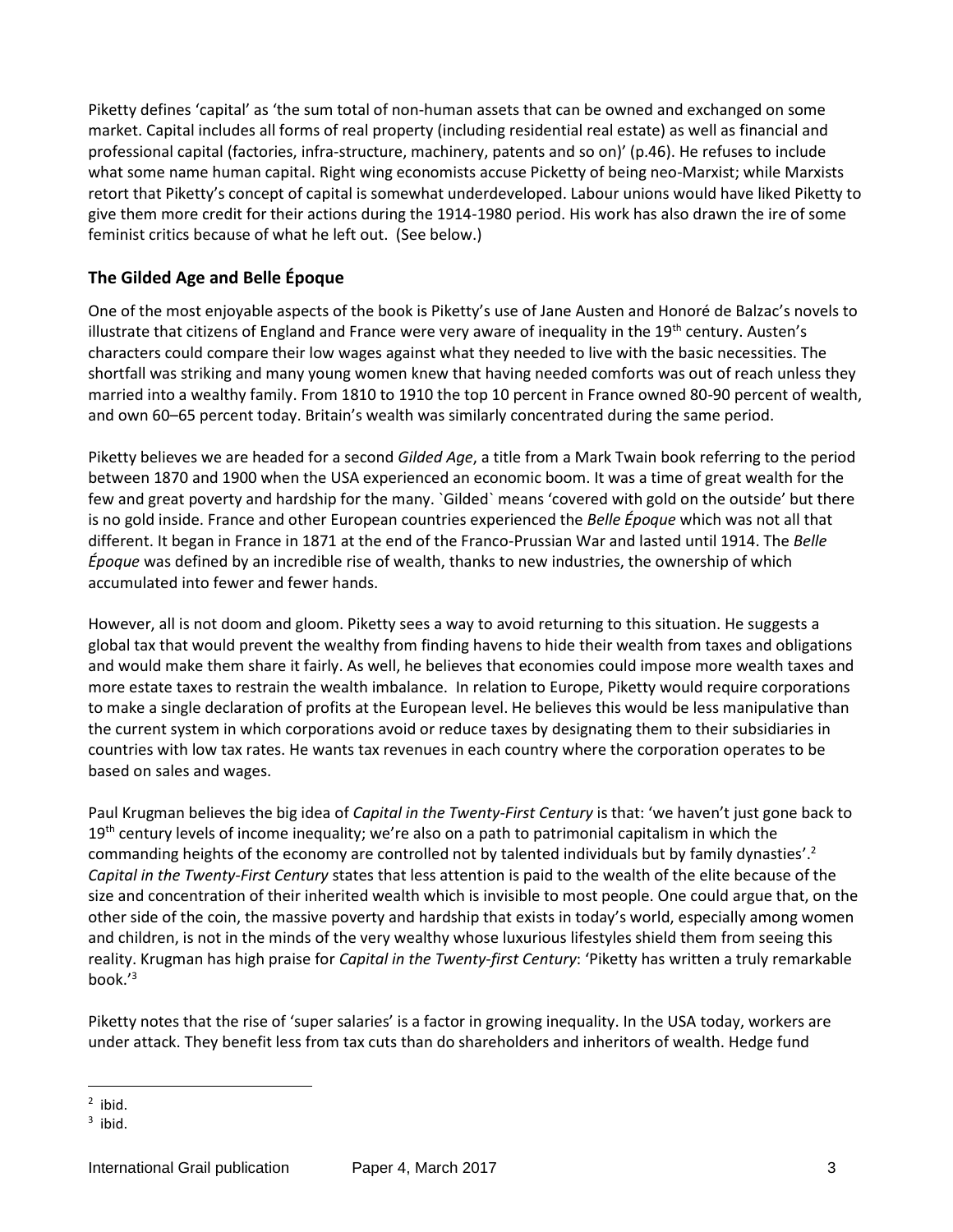managers and Chief Executive Officers (CEOs) of U.S. corporations set their own salaries. Since 1970, these have increased by 362 percent, while wages of workers increased by 165 percent during the same period.

This huge increase, Piketty believes, is due to the erosion of social and political norms as well as tax cuts for the rich. Political decision-makers **can** stop or reverse this trend through progressive tax in-creases on wealth inheritance. In France's *Belle Époque*, although the dominant class claimed the society was egalitarian, wealth, income and economic privilege based on income were as highly concentrated as in England. In spite of this ideology of equality, policy-makers changed nothing, leading Piketty to complain that the experience of the *Belle Époch* proves, if proof were needed… 'that no hypocrisy is too great when economic and financial elites are obliged to defend their interests. This includes economists, who currently occupy an inevitable place in the U.S. income hierarchy' (p.514).

## **Feminist Critique**

As mentioned earlier, Piketty comes in for criticism by feminists, using a critical feminist and race analysis of his proposal for a global corporate wealth tax. Kathryn Moeller is concerned that 'marginalized girls and women throughout the world continue to be disproportionately affected in terms of their access to quality education, fair employment, safe healthcare, quality food, and secure infrastructure'.<sup>4</sup> Citing Indian social scientist, V. Nandal, she affirms that pre-existing inequalities, which include under-representation of women at all levels of property rights and economic decision-making as well as their over-representation in the unorganized sector and traditional occupations, due to lack of necessary training and skills, play a signature role. In addition, more gender inequalities arise when economic crises occur. In many countries, women have been deeply affected by austerity; and women and girls have often had to find ways to generate additional revenue while often continuing to shoulder most of the unpaid care and domestic work in their house-holds.

Moeller gives Piketty credit for a 'pragmatic, albeit utopian, response to the ravages of capital accumulation in our current age… If the geography of corporate profits was transparent and corporations were fairly taxed in countries where they do business, these states would receive increased revenues with which they could fund public schooling, healthcare, social services and infra-structure. If governments were to distribute the funds equitably, they would benefit the girls and women who are usually left on the margins.<sup>'5</sup> Moeller believes Piketty focuses only on the unequal distribution of income rather than capitalist production itself.

### **To conclude –**

Thomas Piketty has taken a stand against the in-justice of an economic system that by its very nature gives unfair advantage to a minority. If the trend continues, the majority of us will find our-selves living more like the people of the *Belle Epoch* or the *Gilded Age* and those who suffer extreme poverty in today's world. The victims of this system are everywhere. In one way or another, we are all part of today's corporate Empire, branded on our hands or our foreheads with the Beast's name, as in Revelation 13: 16-18, 'no one can buy or sell unless he [or she] has been branded'.

The scope of Piketty's work has been compared by some critics to that of Adam Smith, David Ricardo, Karl Marx and John Maynard Keynes, although his ideas differ in varying degrees and he has more access to data. His insights help us to better under-stand the current world and glimpse the future. Do we want to go back to 'patrimonial capitalism'? Or will we choose to add our voices and actions to those who have the will to transform the present situation of inequality and injustice? Or, will we leave all this in the realm of words and concepts, what *Laudato Si'* calls 'nominalism'? This is the challenge.

*(Mary Boyd, Grail Canada)*